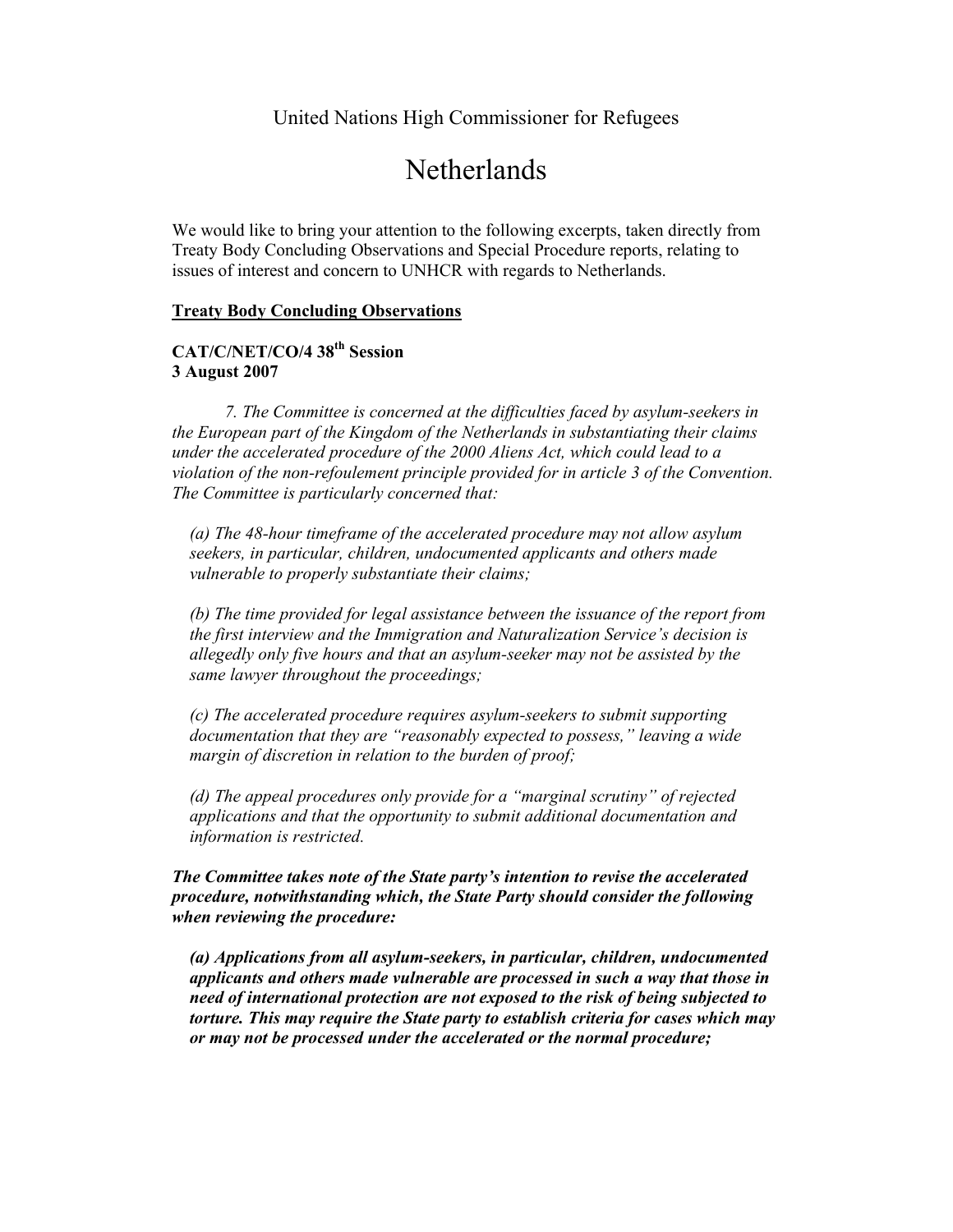*(b) All asylum-seekers have access to adequate legal assistance and may be, as appropriate, assisted by the same lawyer from the preparation of the first interview to the end of the proceedings;* 

*(c) The procedures with regard to required supporting documentations for asylum are clarified;* 

*(d) The appeal procedures entail an adequate review of rejected applications and permit asylum-seekers to present facts and documentation which could not be made available, with reasonable diligence, at the time of the first submission.* 

*8. The Committee notes with concern that medical reports are not taken into account on a regular basis in the Dutch asylum procedures and that the application of the Istanbul protocol is not encouraged.* 

*The State party should reconsider its position on the role of medical investigations and integrate medical reports as part of its asylum procedures. The Committee also encourages the application of the Istanbul Protocol in the asylum procedures and the provision of training regarding this manual to relevant professionals.* 

*9. While taking into consideration the State party's clarification that unaccompanied children asylum-seekers in the European part of the Kingdom of the Netherlands are placed in detention centres only when there is doubt about their age, the Committee remains concerned at the situation of young asylum-seekers.* 

*The State party should take measures to ensure that when the age of an unaccompanied child is uncertain, verification should be made before placing the child in detention. The State party should pay particular attention to the ituation of young asylum-seekers and only use detention as a measure of last resort. The State party should provide adequate housing and education for young returnees awaiting expulsion (CRC/C/15/Add.227, para. 54 (d)).*

*16. The Committee recommends that, in order to have a clearer view of the situation regarding protection against torture, the State party systematically include in its future reports, data which are disaggregated by age, sex and ethnicity, on:* 

*(a) The number of asylum applications registered and the number of applications processed respectively under the normal and accelerated procedures;* 

*(b) The number of applications accepted;* 

*(c) The number of applicants whose application for asylum was accepted on grounds that they had been tortured or might be tortured if returned to their country of origin and data on asylum granted on grounds of sexual violence;* 

*(d) The number of cases of refoulement or expulsion.*

**CEDAW/C/NLD/CO/4 37th Session 2 February 2007**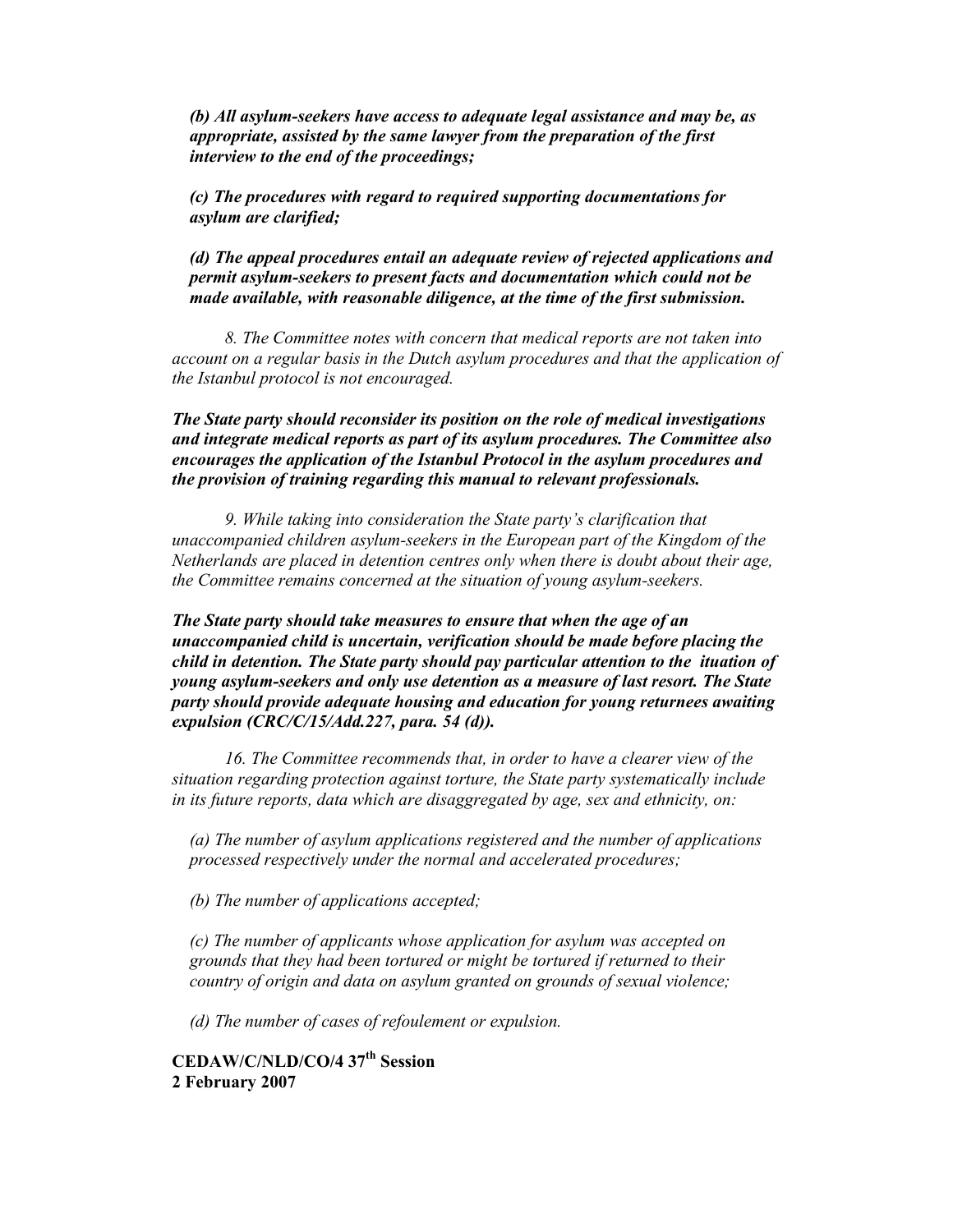*18. The Committee urges the State party to take sustained measures to accelerate women's full and equal participation in public life and decision-making, especially in high-ranking posts, at the provincial and municipal levels and in the private and business sectors. It calls upon the State party to use temporary special measures in accordance with article 4, paragraph 1, of the Convention and the Committee's general recommendations 25 on temporary special measures, and 23 on women in political and public life. It encourages the State party to ensure that the representation of women in political and public bodies reflects the full diversity of the population and to include immigrant, refugee and minority women. The Committee requests the State party to provide detailed sex-disaggregated data and information on the representation of women, including immigrant, refugee and minority women, in elected and appointed bodies, including at the decision-making level, and trends over time in its next periodic report.* 

*19. While acknowledging plans to adopt protection orders, the Committee is concerned about the persistence of violence against women, including domestic violence, and that there is insufficient data on all forms of violence against women, in particular against immigrant, refugee and minority women. The Committee is also concerned that the policy on violence against women is couched in gender-neutral language, which undermines the notion that such violence is a form of discrimination against women.* 

 *27. The Committee is concerned that immigrant, refugee and minority women continue to suffer from multiple forms of discrimination, including with respect to access to education, employment and health and prevention of violence against them. The Committee is particularly concerned that racism persists in the Netherlands, particularly against women and girls. The Committee is further concerned that many immigrant, refugee and minority women are unable to qualify for independent residence permits because of stringent requirements in law and policy. The Committee is especially concerned about the requirement that migrant victims of domestic violence must press charges against their abuses before they may be considered for an independent residence permit, the mandatory requirement in the Immigration Act that women follow expensive integration courses and pass integration examinations and the increase in the income requirement for family reunification. The Committee is also concerned that, with the exception of female genital mutilation, sexual and domestic violence is not recognized generally as grounds for asylum.* 

*28. The Committee urges the State party to take effective measures to eliminate discrimination against immigrant, refugee and minority women, both in society at large and within their communities. It encourages the State party to increase its efforts to prevent acts of racism, particularly against women and girls. The Committee urges the State party to conduct impact assessments of the laws and policies which affect immigrant, refugee and minority women and to include data and analyses in its next report. The Committee also requests the State party to include information on the number of women who were granted residence permits, as well as those who were granted refugee status on grounsd of domestic violence.* 

**CERD/C/64/CO/7 64th Session 10 May 2004**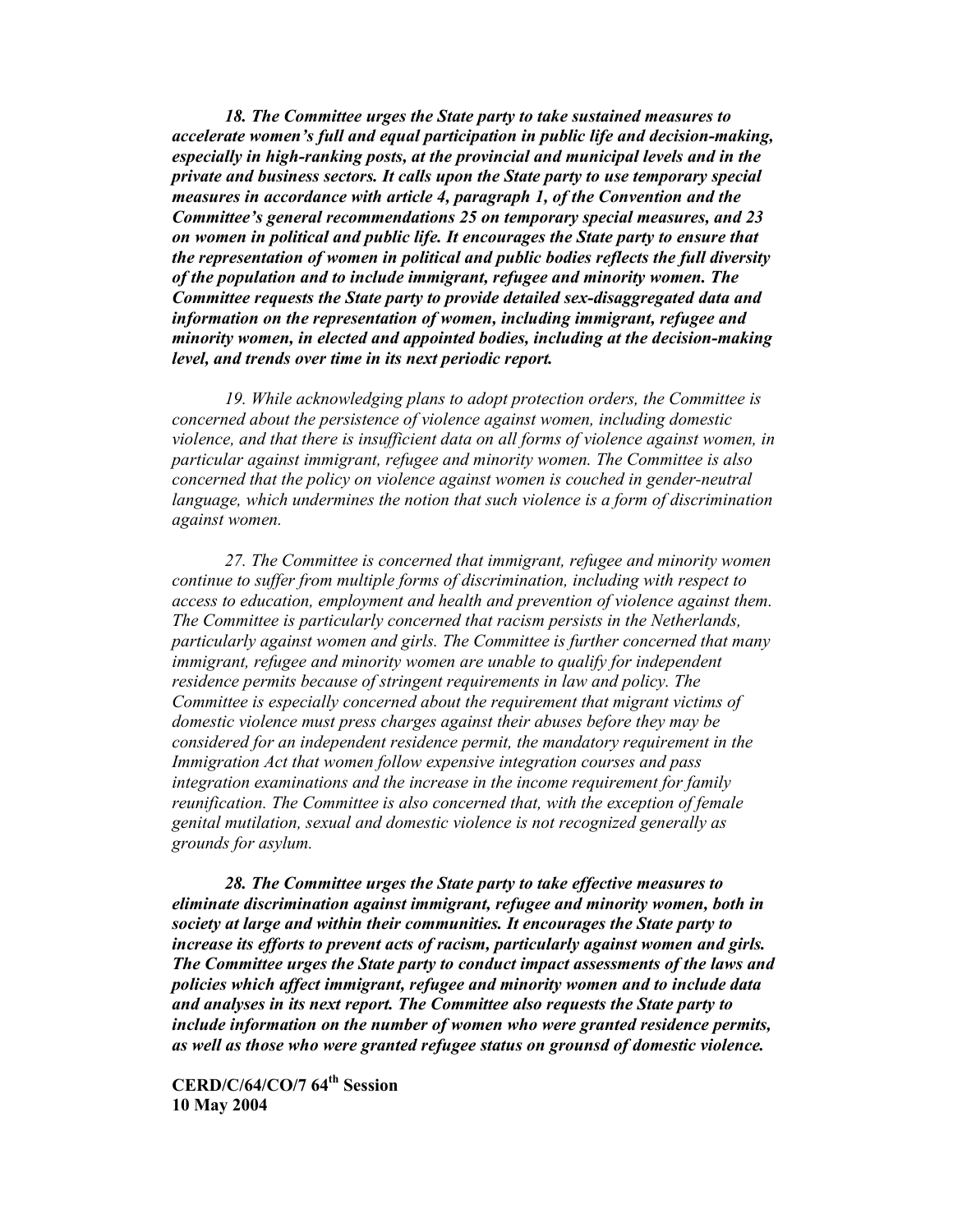*14. The Committee takes not of the Aliens Act 2000, which came into force on 1 April 2001, and welcomes the possibility that asylum-seekers can be granted a residence permit even after their claim has been rejected on judicial appeal, provided they are able to demonstrate objectively that they cannot return to their country. However, it is of the opinion that the criteria for any decisions by the authorities in this regard should be as clearly defined as possible, taking into account all aspects of the individual case. The Committee is also concerned about the possible risks which the Government's plan to return a very large number of failed asylum-seekers may entail, particularly with regard to respect for their human rights and the unity of their families.* 

*The Committee requests the State party ensure that its asylum procedures are in full conformity with international standards and, when proceeding with the return of asylum-seekers to their countries, to respect the principle of nonrefoulement when there are substantial grounds for believing that there is a risk to their lives or physical integrity, as well as the principles of family unity and appropriate treatment of minors.* 

## **CCPR/CO/72/NET 72nd Session 27 August 2001**

*11. The Committee appreciates the new instructions issued by the Immigration and Naturalization Service aimed at drawing the competent officials' attention to specific aspects of female asylum-seekers' statements peculiar to their gender. However, it remains concerned that a well-founded fear of genital mutilation or other traditional practices in the country of origin that infringe the physical integrity or health of women (article 7 of the Covenant) does not always result in favourable asylum decisions, for example when genital mutilation, despite a nominal legal prohibition, remains an established practice to which the asylum-seeker would be at risk.* 

# **CRC/C/15/Add.114 22nd Session 26 October 1999**

 *23. While noting the efforts to deal with unaccompanied asylum-seeking minors, the Committee is concerned that they may need to receive increased attention. The Committee recomends that the State party strengthen measures so as to provide immediate counselling and prompt and full access to education and other services for refugee and asylum-seeking children. Furthermore, the Committee recommends that the State party take effective measures for the integration of these children into its society.* 

*28. The Committee notes the concern of the State party with respect to the problem of the sexual exploitation of children, often victims of trafficking, including the disappearance of unaccompanied minor asylum-seekers from reception centres. The Committee, however, remains concerned that no specific policies and measures appear to be contemplated at this point to address the problem as a matter of urgency. The Committee urges the State party to give prompt and serious attention to the need to ensure that children are not used as prostitutes and that asylumseeking procedures, while fully respecting the rights of unaccompanied minor*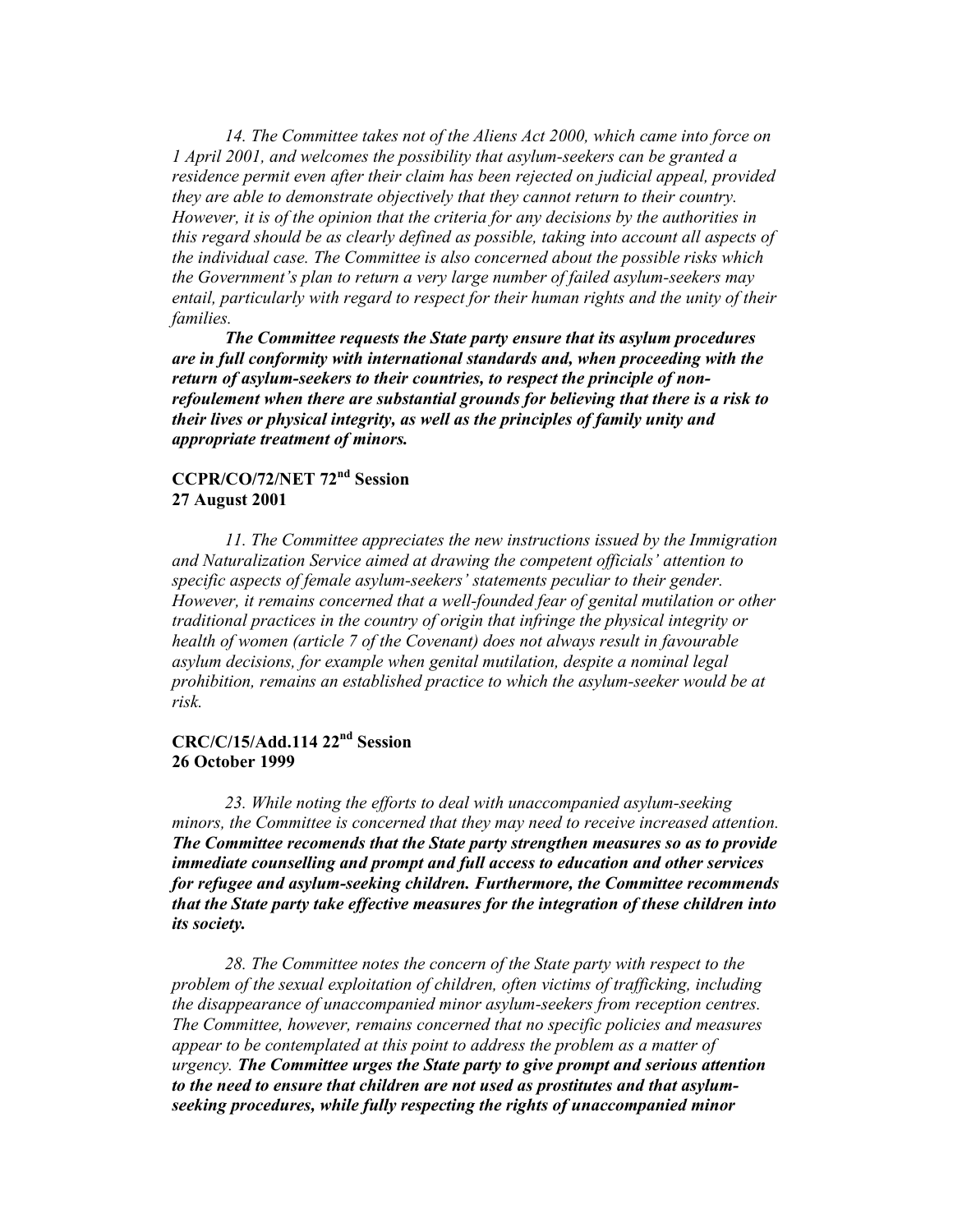## *asylum-seekers, effectively protect children from involvement in trafficking for sexual exploitation.*

### **CESCR E/C.12/1/Add.25 16 June 1998**

 *18. The Committee views with concern the living conditions of asylum seekers in some reception centres in the country.* 

#### **Special Procedure Reports**

## **Implementation of General Assembly Resolution 60/251 of 15 March 2006 Entitled "Human Rights Council" A/HRC/4/34/Add.4 7 February 2007**

 *63. Asylum-seeking women also have specific concerns that relate to genderbased violence. Asylum-seekers have to show a well-founded fear of persecution on the grounds of race, religion, nationality, membership of a particular social group or political opinion to be recognized as a refugee under Dutch Law. Gender-related persecution is not explicitly recognized as a ground for asylum. However, under certain circumstances gender-based violence (e.g. sexual violence) can substantiate fear of persecution on one of the aforementioned grounds and give rise to a refugee claim.* 

 *64. In practice, it is often difficult for asylum-seeking women to gain refugee status if their persecution claim stems from a traumatic experience of gender-based violence. Most asylum cases are disposed of under the Accelerated Procedure, which allows for a dismissal of manifestly unfounded claims within the first 48 hours of the process. In order to maintain her claim, an asylum-seeking woman has to at least mention the persecution experience in the second interview upon arrival (the nader gehoor). In the Accelerated Procedure this interview may take place very soon after arrival, when the asylum-seeker is often still very tired, confused, and lacks trust in the authorities.* 

 *65. Under these circumstances, women are often unable to relate experiences of rape or other traumatic incidents to the interviewer, which means that they will be precluded from basing a claim on these experiences at a later stage of the process. An exception only applies if the women can adduce sufficient evidence proving that she was medically unable (e.g. due to trauma) to relate her persecution experience. According to legal experts this evidentiary burden is often very hard to meet. The Government was not in a position to provide me with information on how many women successfully invoked this exception.* 

 *68. Minor girls are also among the victims of trafficking into sexual exploitation. The National Rapporteur on Trafficking in Persons, an independent monitoring institution established by the Government, has reported that some of these girls are trafficked into the Netherlands by being made to pose as unaccompanied underage asylum-seekers. There are also strong indications that pimps deliberately*